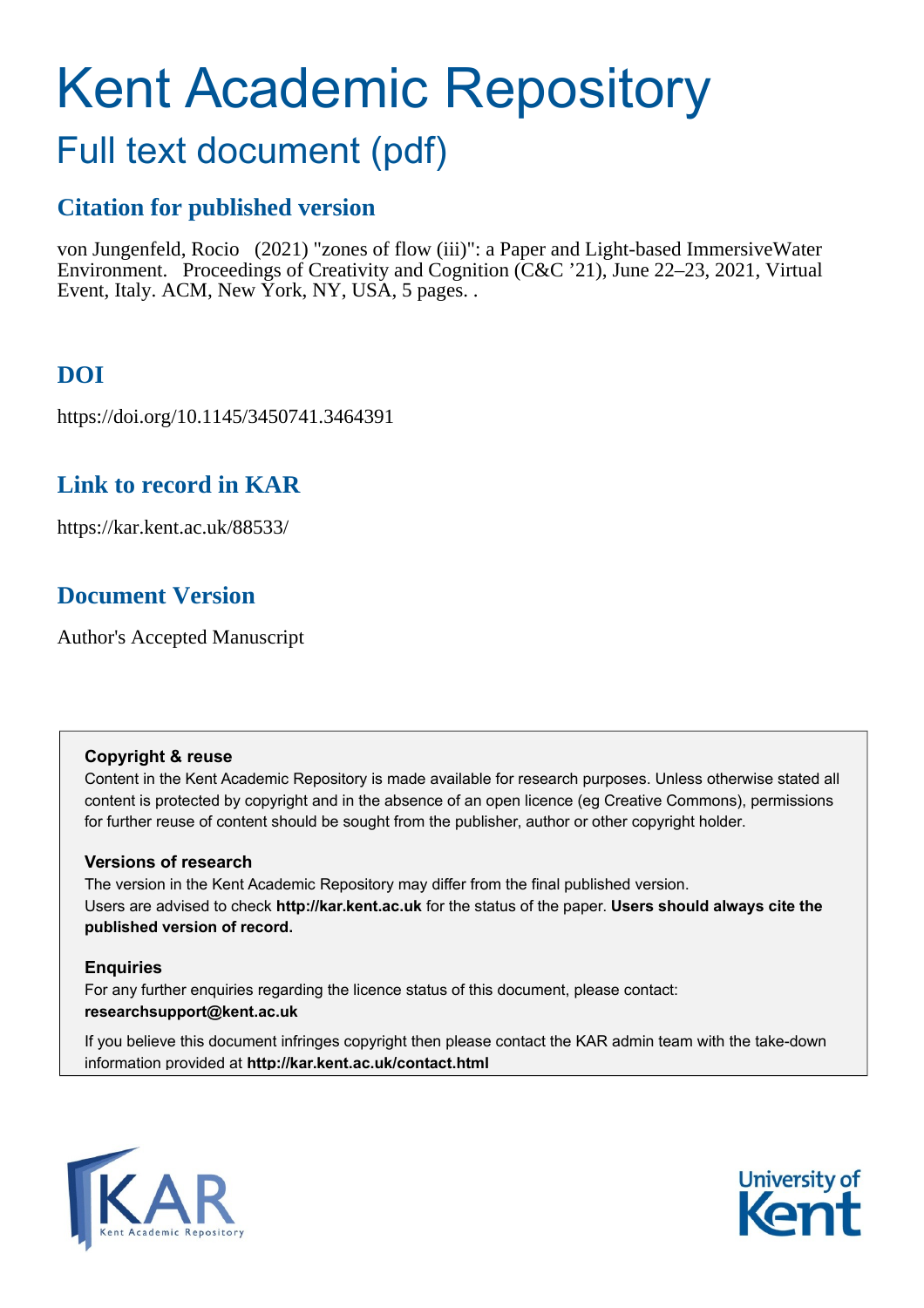## "zones of flow (iii)": a Paper and Light-based Immersive Water Environment



ROCIO VON JUNGENFELD, University of Kent, UK

Fig. 1. "zones of flow (iii)" installation: origami flotilla activated by the projection onto the large paper sculpture.

"zones of flow (iii)" is a photo-sensitive installation that investigates the fluid and changing connections between people, sea and land. It addresses the instantaneous but sometimes asynchronous connectivity between things as they move, are placed or displaced in their environments. The artwork brings origami structures, electronics and audiovisual media together to create an immersive cogitative environment. A video projection depicting water surfaces is mapped onto a 2.5m paper-boat. Underneath, arrays of light sensors receive waves of information and send signals to small paper-boats scattered across the floor. The flotilla of small paper-boats is activated and becomes a changing water surface where non-linear patterns emerge over time.

CCS Concepts: • Applied computing → Media arts; • Hardware → PCB design and layout.

Additional Key Words and Phrases: origami boats, water flows, audiovisual installation, light-dependent, hybrid environment

#### ACM Reference Format:

Rocio von Jungenfeld. 2021. "zones of flow (iii)": a Paper and Light-based Immersive Water Environment. In Venice '21: ACM Conference on Creativity & Cognition, June 22–23, 2021, online. ACM, New York, NY, USA, 6 pages. <https://doi.org/xxx>

- © 2021 Association for Computing Machinery.
- Manuscript submitted to ACM
- 

Permission to make digital or hard copies of all or part of this work for personal or classroom use is granted without fee provided that copies are not made or distributed for profit or commercial advantage and that copies bear this notice and the full citation on the first page. Copyrights for components of this work owned by others than ACM must be honored. Abstracting with credit is permitted. To copy otherwise, or republish, to post on servers or to redistribute to lists, requires prior specific permission and/or a fee. Request permissions from permissions@acm.org.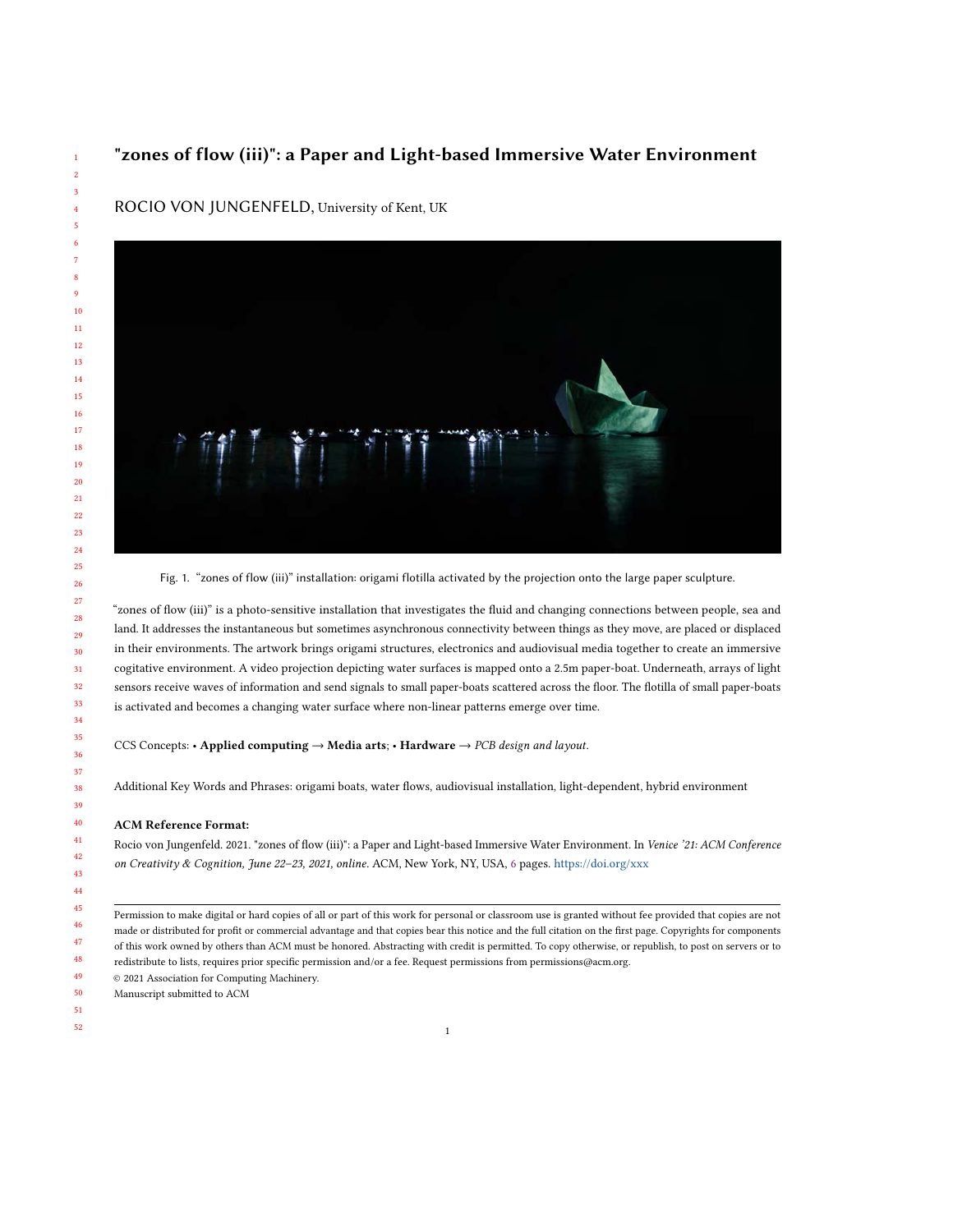## 1 INTRODUCTION

Water is pervasive, corrosive and essential for life. When in balance, water-based systems thrive but when the distribution of energy within is disrupted, the system can be under threat. Changes may be subtle and slow, while sometimes sudden disruption is needed to reconfigure interactions and achieve a new balance; an ongoing play between organisms and their environments as they adjust, entangled in a "web of life that consists of networks within networks" [2].

Water reflects light. Its surface makes visible some of the energy the sea carries. Surface waves show energy moving through the system, but water itself does not move much; its molecules spin in circular movements [5]. Surface tension is made of pyramidal structures; with heavier negatively-charged Oxygen atoms and pairs of smaller positively-charged Hydrogen atoms. Each atom attracted and repulsed by neighbouring molecules [4]. When in liquid form, the hydrogen bonds of  $H_2O$  molecules push and pull, never truly touching nor falling apart, forming a fluid fabric.

Whether contemplating the sea from a shore, vessel, or city, the sea is a place for encounters between forces (nonand human alike). Its rhythms offer reassurance of the recurrence and flow of life. When the sea is calm, it may induce contemplation but during a storm while at sea, we might feel overwhelmed, uncomfortable and distressed. The sounds the sea produces are distinct: soothing, lapping sounds vs roaring, battering sounds, which are determined by the amount and size of bubbles, as they form and explode inside the water [9] and against things.

## 2 DESCRIPTION OF THE WORK

"zones of flow (iii)" is a photo-sensitive installation involving a flotilla of paper boats. The artwork is part of a series of experiments inspired by a sailing trip across the ocean where I encountered gentle and rough meteorological conditions, and where the relationships between people, sea and land, and how these are negotiated, were experienced first-hand.

In its current state (Fig.2), the installation plays audiovisuals in a loop. The mapped projection triggers sways of light across the floor. The intention is to give visitors a glimpse of what it is like to be in the sea and experience the natural forces. The digitally enhanced environment changes with the played media. Slow gentle moving images and sounds recorded when the sea was calm present a soothing space that may induce meditative states in visitors. The media piece also contains sections with sudden movement, choppy waters and loud sounds. These sections resonate in the space like a storm, with the intention of transmitting a visceral experience, maybe even trigger minor sensory discomfort.



Fig. 2. "zones of flow (iii)" test setup for installation at Studio 3, University of Kent. Left: scale of paper boats in relation to human. Right: projection onto large paper boat, where the activation of LDRs underneath the paper triggers sways of light across the floor.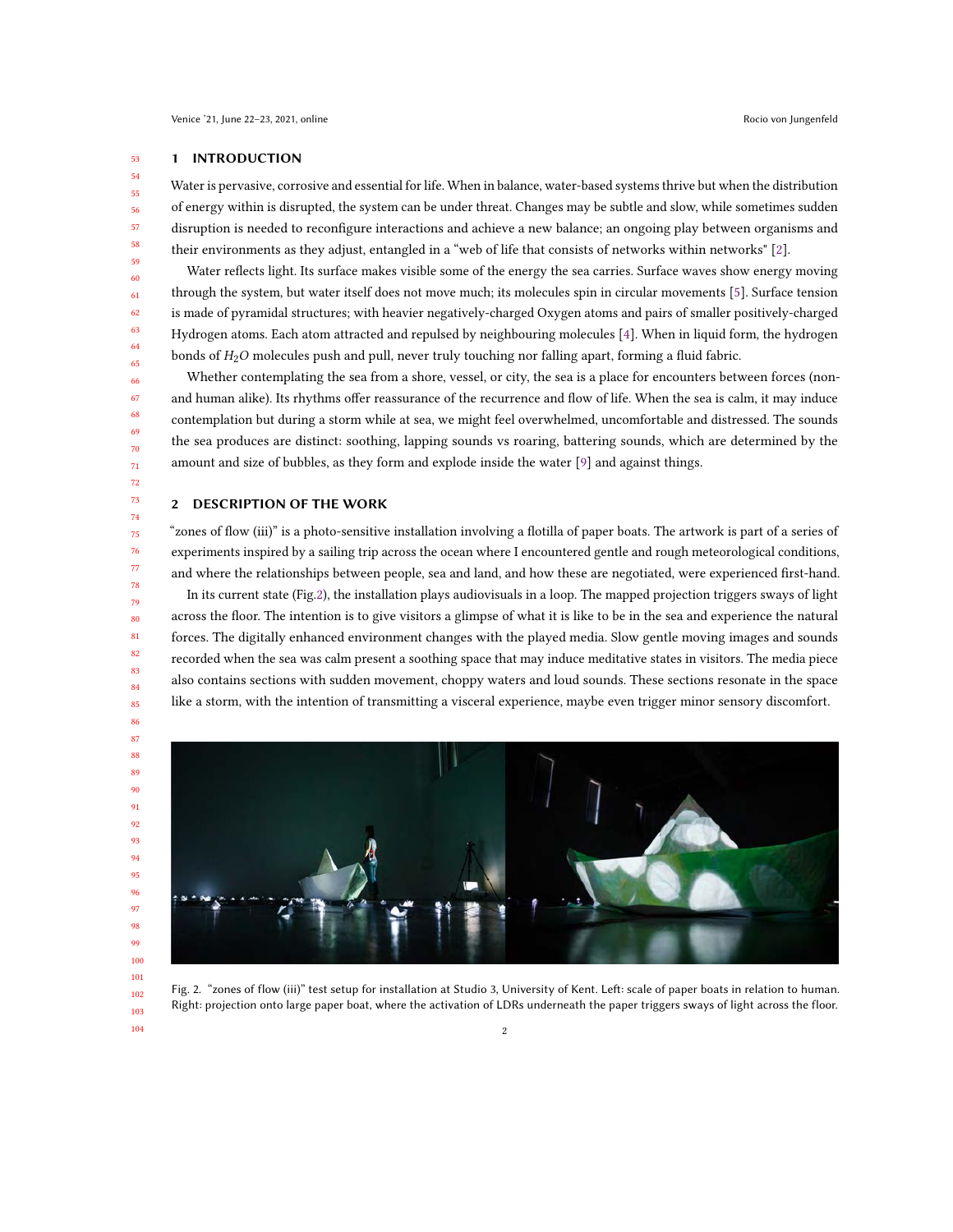The sound composition is made with sounds that were recorded inside a vessel. During rough weather the hull becomes like a giant bubble from where to listen to the roaring sea: waves and bubbles [3] crashing against the boat.

The artwork deals with notions of place and displacement, where human and non-human agents flow between boundaries. Even when solid constructions are erected and demarcations are drawn between zones, agents such as the paper boats become nodes within networks, connected even in the distance [6]. The boundaries of origami structures are permeable. Light waves pass through in both directions, and they act as a connecting agents.



Fig. 3. Origami structures of different scales are connected through electronics. Elements are arranged in an organic manner.

The materials of the installation are physically bound by their composition, position and shape (Fig. 3). The large paper boat is a sculptural canvas where projected visuals are revealed. Arrays of light sensors (LDRs) are hidden under its surface acting as low-res panels that send signals to the flotilla. Like water molecules, without changing position per se, the small paper boats let energy pass through them, and their pyramidal structures emulate the arrangement that water molecules adopt to create a surface. The small paper boats do not follow a rigid panel structure, instead they are arranged so that evolving patterns can emerge across the floor (i.e. the metaphorical water surface). Origami boats have been used in previous artistic endeavours such as Aether & Hemera's Voyage (2012) [7]. However, this artwork moves away from a geometric distribution of structures in favour of an organic nonlinear one to create a immersive environment where visitors are enveloped in light and sounds. Video documentation available here: [https://vimeo.com/322576328.](https://vimeo.com/322576328)

## 3 TECHNICAL ASPECTS

The installation involves a 2.5m paper boat (made with a folded  $12m^2$  Konnyaku-starched Japanese paper), 8 custommade PCBs (printed circuit boards), ca. 100 LDRs (light-dependent resistors), ca. 100 LEDs (light-emitting diodes), ca. 100 small paper boats (Japanese paper), video mapping (projector) and stereo sound (speakers).

 When the large paper boat is included, the installation requires 4 $m^2$  (minimum). In a smaller space, the large paper boat can be replaced by a smaller or flattened one to use as projection surface and install the PCBs. The room needs to be blacked out. The custom-made PCBs (Fig. 4) have in-built calibration and can be adjusted to different settings (more/less light) so total darkness is not essential. A minimum of 4 power sockets is required, but fewer are acceptable if extension cables are available. The following elements are provided: paper boats (big/small), PCBs, ribbon cables with LEDs, and software. A small data projector, compact speakers and laptop may be provided, but it would be beneficial to have a computer, a more powerful projector and speakers available on site.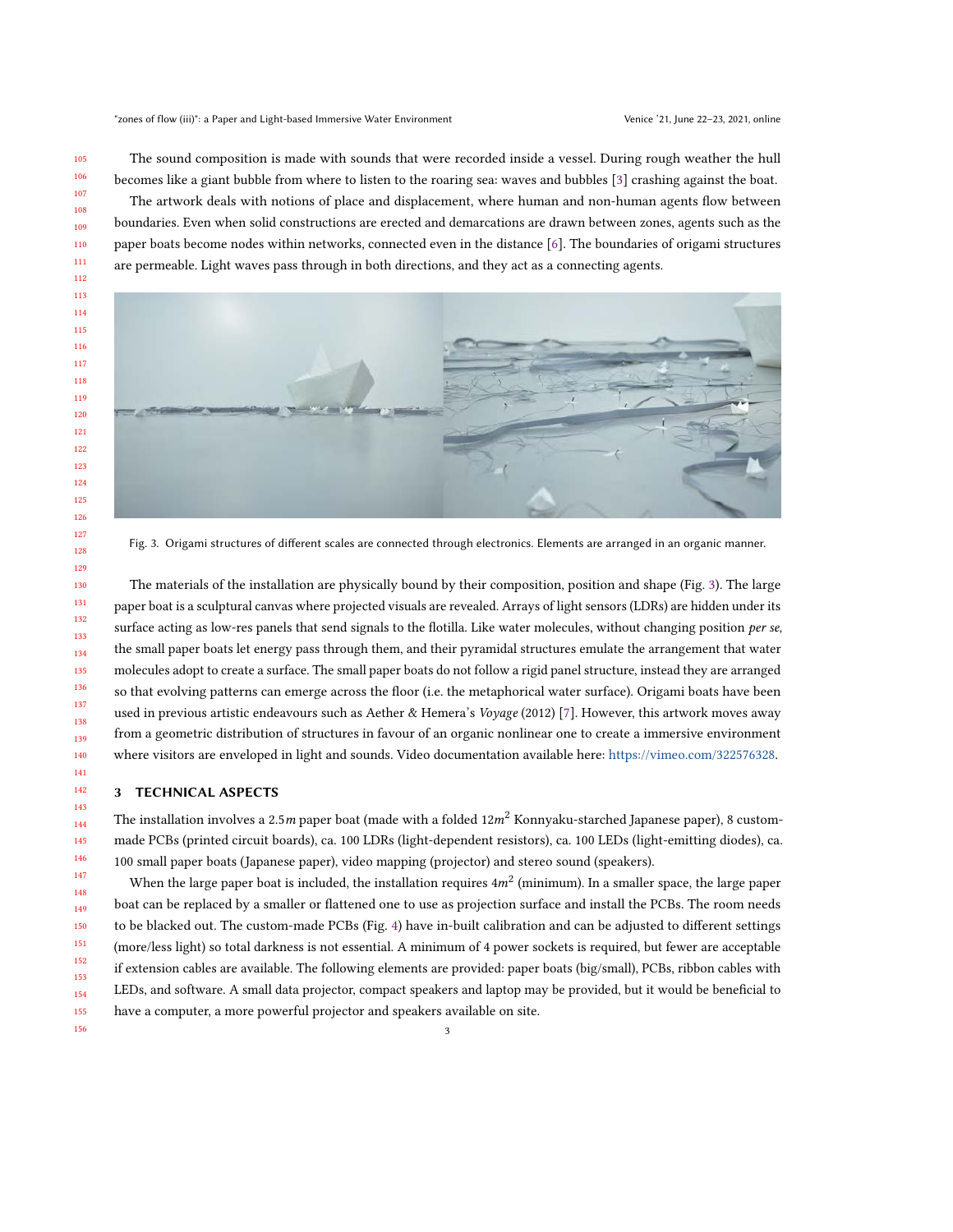

Fig. 4. Diagram of custom-made PCB designed at the School of Engineering & Digital Arts showing arrangement of LDR sensors.

The artwork (Fig.5) can be installed in a day if the space is blacked out and empty, but 2 days would be more suitable to enable better calibration. Once installed, the artwork needs to be turned on/off daily, although this can be automatized. Invigilation is not compulsory, but the paper parts and electronics are fragile, so occasional checks are welcome. No soldering is required for the installation since all electronics are prefabricated and the system tested beforehand. However, if components are damaged in transit or during installation, soldering might be needed.

An existing library of sounds and moving images has been used to produce the artwork, but there is the possibility of sourcing new media directly on site (e.g. record new water sounds and light reflections), and incorporate these into the artwork. This can be done a few days prior to the installation to make the artwork trully site-responsive.

For the 2021 online exhibition, existing video documentation, graphics and still images can be used. A selection of resources can be accessed here: [https://www.rociojungenfeld.eu/post/183357557500/zones-flow-3.](https://www.rociojungenfeld.eu/post/183357557500/zones-flow-3)



Fig. 5. Video projection mapped onto 2.5m paper boat and light permeating through the flotilla's paper on the floor.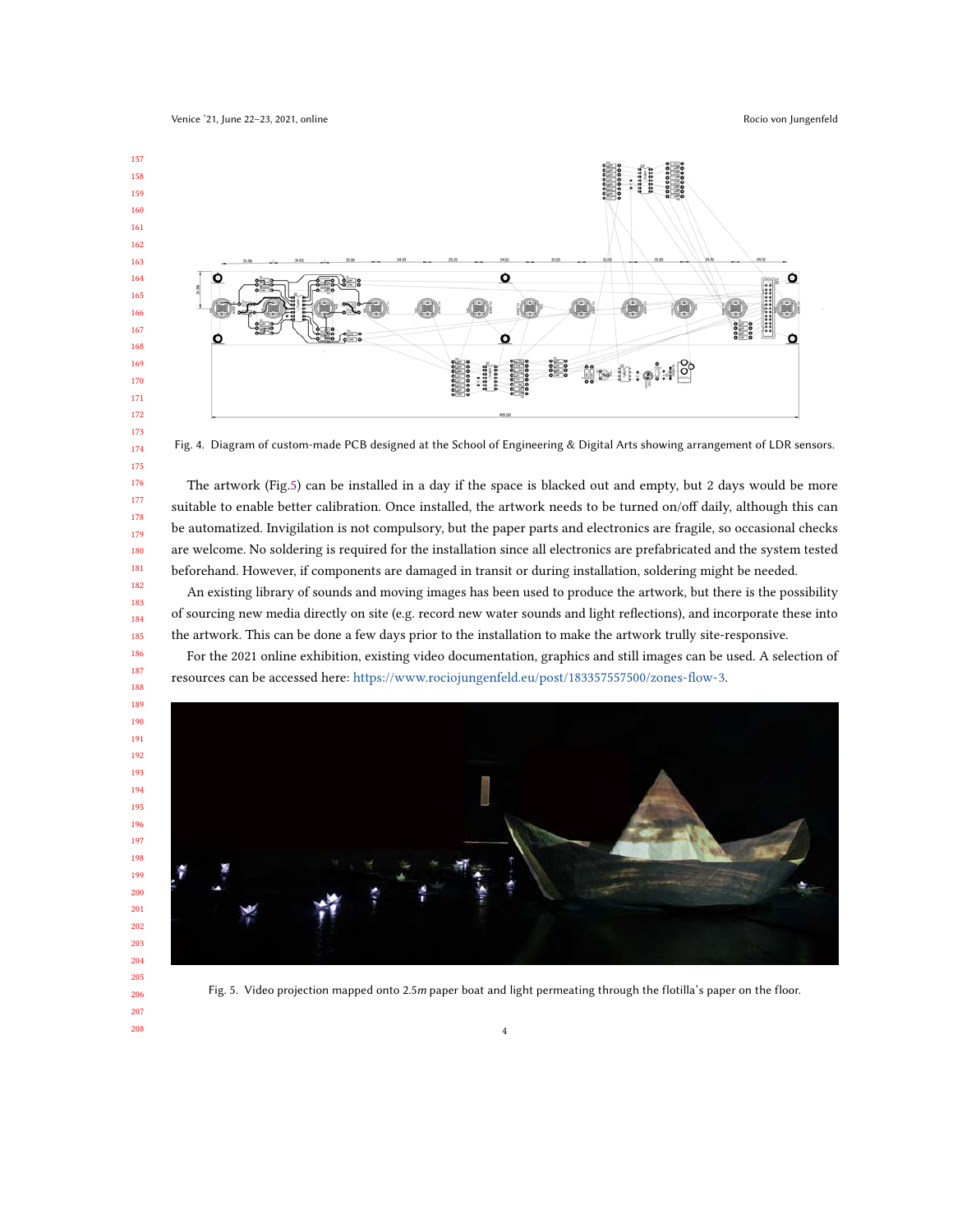

Fig. 6. In the 3.2 iteration, the flotilla (left) will emulate a water surface using audiovisual data (right) that feeds off people's actions.

## 4 FUTURE DEVELOPMENT

The "zones of flow (3.2)" iteration will react to people, whose presence and movements will have a direct effect on the installation environment. I plan on designing an open system capable of identifying people's presence and using movement and noise data to control audiovisual outputs, and consequently the activation of the flotilla (Fig.6). The system will feed off people and generate sonic and visual outputs in response to what happens inside the space; human and electrical signals feeding off each other, with all agents interacting horizontally [1]. When entering the space, people will disrupt the environment but once they settle down, the environment will return to its quiet initial state and offer a place for quiet cogitation. Together, the installation and those present will co-create a self-organising system [2].

As explored by Samanci and Caniglia [8], harnessing people's emotional states through EEG in the context of a water-simulation interactive installation can lead to meditative states, concentration and collaboration. With "zones of flow (3.2)", the aim is to offer an immersive environment where meditative states and creative flows can be achieved when people are patient, calm and mindful of each other's effect on the ecosystem. However, people will encounter an environment that reacts to their collective presence, and as Samanci and Caniglia observe, people may prefer to exercise their agency by collaborating to agitate the installation's environment [8] (p.418) instead of calming it down.

Wherever there is water, there is a dance of connected paths and departures between atoms and agents. Much like the creative process, it is unfinished: a continuum; a matter of perspective, of shifting grounds and unfolding horizons.

#### ACKNOWLEDGMENTS

Special thanks to Jason Morris, the School of Engineering & Digital Arts, and the Partnership Development Office from the University of Kent (UK). Also to Paula Huisman, Sean Williams, Dave Murray-Rust, Joyce Kung, Andy Brookman, Qi Zheng, Boyd Branch, Mayank Loonker, Rose Thompson, Martin Hammer, Joe Watkins and Mike Green.

#### REFERENCES

- [1] Jane Bennett. 2010. Vibrant Matter: a political ecology of things. Duke University Press, Durham, NC.
- [2] Fritjof Capra and Pier Luigi Luisi. 2014. The systems view of life : a unifying vision. Cambridge University Press, Cambridge.
- [3] Grant B. Deane and M. Dale Stokes. 2002. Scale dependence of bubble creation mechanisms in breaking waves. Nature 418, 6900 (2002), 839–844. <https://doi.org/10.1038/nature00967>
- [4] Alok Jha. 2015. The water book. Headline, London.